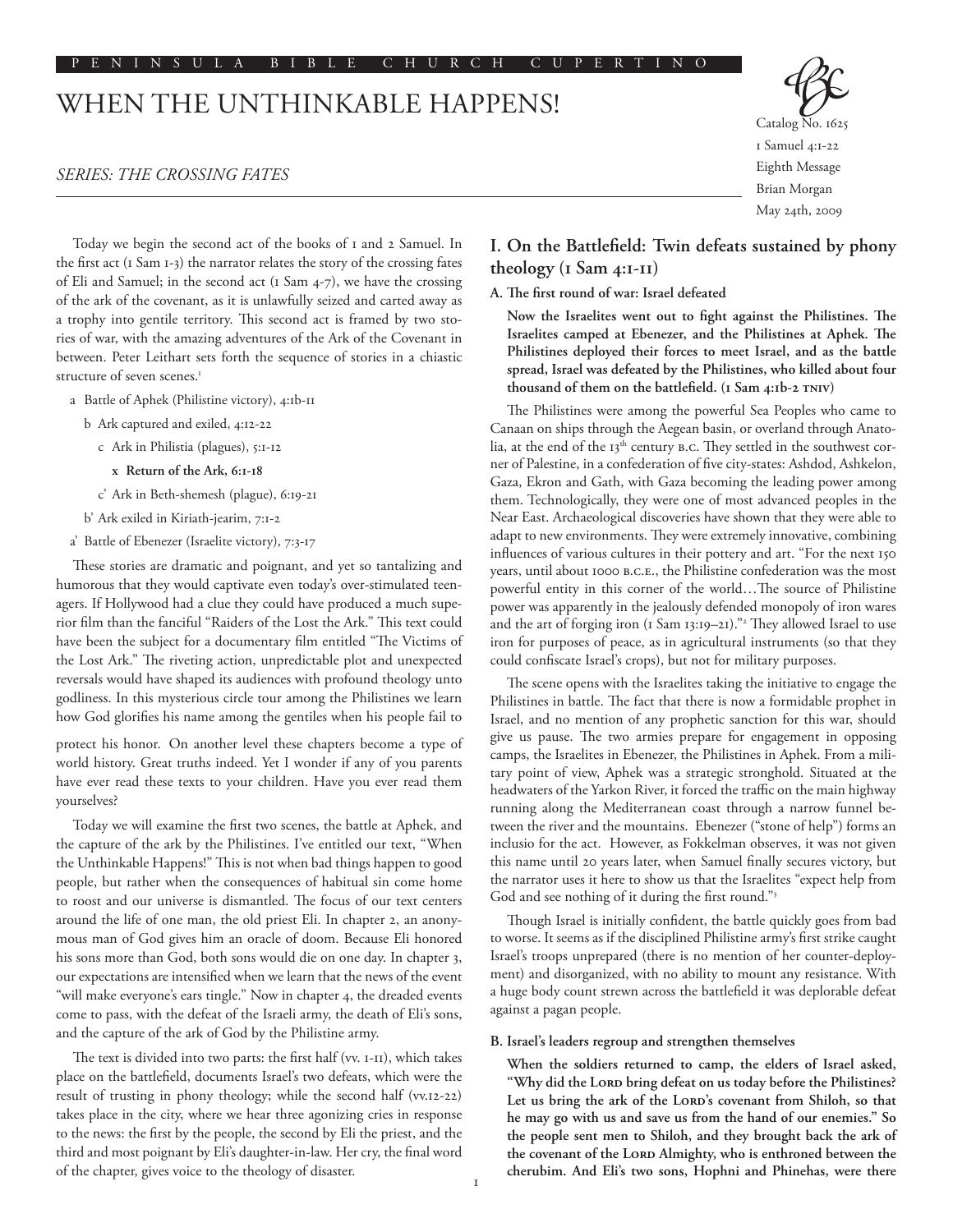**with the ark of the covenant of God. When the ark of the Lord's covenant came into the camp, all Israel raised such a great shout that the ground shook. (4:3-5)**

When the shamed soldiers return to camp, Israel's infamous elders take up their theological mantle to discern the cause of the humiliating defeat. The sensitive reader doesn't invest a lot of hope in the outcome of this "elders' meeting." The last time they gave voice to their collective wisdom it was their heinous proposal of abduction to provide wives for the decimated tribe of Benjamin (Judg 21:20-22).

The elders' "why" reveals their indignation at God, knowing that he was capable of defeating their enemies but failed to do so. Blaming him for their defeat, they fail to deal with the root cause of their failure, which was their sin. Without reflection, confession or prayer they impulsively shift into a "fix it" mode. They propose a solution that profoundly involves God, without seeking his opinion, let alone his per-

mission. Hastily pulling a few verses out of context, they believe they can recreate the circumstances of holy war in Joshua's day, where the ark was prominent in the defeat of Jericho (Josh 6:1-21). Robert Alter's translation, "let us take *to us*…the ark," with its inclusion of "the superfluous personal pronoun suggests how the elders arrogate to themselves a sacred object for their own purposes, conceiving the Ark magically…as a vehicle of power they can manipulate for their own purposes."4 And the verb "take" reminds us of the way Hophni and Phinehas desecrated Israel's holy offerings. In 1 Samuel 2:14-16, the verb was used four times to describe how they "took" from God whatever they desired. If worshippers did not cooperate, they "took" it by force, mafia-style. Now that verb is used with "the ark of covenant of the Lord of Hosts, who is enthroned above the cherubim" as its object!

The ark was the symbol of God's throne on earth, mediating the presence of his might. Their hope was that the God of armies would send his angels to fight for them, but they refuse to reflect on what "covenant" entails. Inside the ark were the Ten Commandments, representing God's moral will, signifying that his rule on earth was manifest supremely by holy relationships, not magic or manipulation. By calling attention to God's name and their covenant obligations they condemn themselves.

With no deliberation or objection to these manipulative gyrations, messengers are sent to retrieve the ark from Shiloh and bring it into battle. Ominously, the names of Eli's two condemned sons are mentioned at the end of the verse (in Hebrew). But any fears are forgotten as soon as the ark enters Israel's camp and the people shout with such force that the earth shakes. Sadly, it's a man-made earthquake of empty enthusiasm. Blinded by the self-serving theology of their leaders, they truly believe Jericho's victory "shout" (Josh 6:20) will bring down the Philistine walls of strength.

### **C. The Philistines re-group and strengthen themselves**

**Hearing the uproar, the Philistines asked, "What's all this shouting in the Hebrew camp?" When they learned that the ark of the Lord had come into the camp, the Philistines were afraid. "A god has come into the camp," they said. "Woe to us! Nothing like this has happened before. Woe to us! Who will deliver us from the hand of these mighty gods? They are the gods who struck the Egyptians with all kinds of plagues in the wilderness. Be strong, Philistines! Be men, or you will be subject to the Hebrews, as they have been to you. Be men, and fight!" (4:6-9)**

Hearing the shout from across the valley, the Philistines recognize that the ark of the Lord has come into the camp. The irony is that the uncircumcised Philistines show greater spiritual discernment and proper emotion ("fear") to the ark than God's people. Though they are idol worshippers, they at least stop and consider the deeper significance of the ark. As a result they grow in their theology. Israel on the other hand

desecrates the revelation they've been given by misinterpreting their sacred history. The Philistines, even though their reading of history is not completely accurate (the plagues occurred in Egypt, not the wilderness), acknowledge that Israel's God is in a league all by himself. It doesn't take a genius to know that the plagues he unleashed upon Egypt, the greatest nation in the Near East, were an unprecedented display of power and might. Filled with terror and dread, they realize that apart from an absolute miracle they are doomed to defeat and subsequent slavery.

With their gods outmatched they draw on the only resources they have left: "Be strong…be men…be men and fight! The verb "be strong" (*chazaq*) was used several times in Exodus to describe the Lord "hardening" Pharaoh's heart against Israel in order to display his glory by decimating the Egyptian gods (Exod 4:21). Here the Philistines do God's work for him and harden themselves without God's help. Their speech resembles a coach's fiery half-time tirade to his beleaguered team: "We can do it, we can do it! We can, we can! You need to dig deep and believe in yourselves! This is the whole season, everything we've worked for. You can accomplish any dream you want if you'll just have enough faith in yourselves. So go out there, hold your heads up high and fight like men!"

Now if you were a Bible believing right wing political conservative, and your team had the ark, and the enemy's god was self-reliance, you would have had no doubt that God was on your side and victory was assured. Unfortunately, things are never as black and white as we would like. On this day God was not about to side with either team.

## **D. The second round of war: Israel defeated and the ark taken**

**So the Philistines fought, and the Israelites were defeated and every man fled to his tent. The slaughter was very great; Israel lost thirty thousand foot soldiers. The ark of God was captured (lit. "taken"), and Eli's two sons, Hophni and Phinehas, died (the Hebrew word order: "and the two sons of Eli died, Hophni and Phinehas."). (4:10- 11)**

Armed with the god of self-reliance, the Philistine army annihilates the Israelites. The human loss is more than seven times the previous battle. The narrator chooses his words carefully so that we cannot miss the theological overtones behind the battle. The term "slaughter" (*makkah*) is the same word used for "plague" in v. 8; the verb "defeated" (*nagaph*) is a term that is most often used in Exodus for God "striking" the Egyptians with devastating plagues. God has changed his team jersey. Talk about a reversal (Deut 28:25)!

After we recover from this initial shock, two more blows await us. The ark is "taken" into pagan custody, and Eli's two sons are killed. Once again those dreaded names, Hophni and Phinehas, are the last words we hear. From the narrator's viewpoint, self-reliance did not gain the Philistine victory, for there was no victory for anyone that day, only defeat. And the real cause of Israel's defeat was the high-handed sin of the priesthood that had infected the entire nation, just as Achan's sin brought defeat to Israel in the battle of Ai.

# **II. In the City: Three reactions to the tragedy (1 Sam 4:12-22)**

After the report of Israel's annihilation in battle, the narrator takes us inside the city of Shiloh to hear the impact of the news on the waiting community. The pain of the tragedy is expressed three times, with increasing intensity, first by the city (vv.12-13), then by the priest Eli (vv. 14-18), and finally Eli's daughter-in-law (vv. 19-22), who, like Hannah, will have the final word in the story.

**That same day a Benjamite ran from the battle line and went to Shiloh with his clothes torn and dust on his head. When he arrived, there was Eli sitting on his chair (lit. "throne") by the side of the**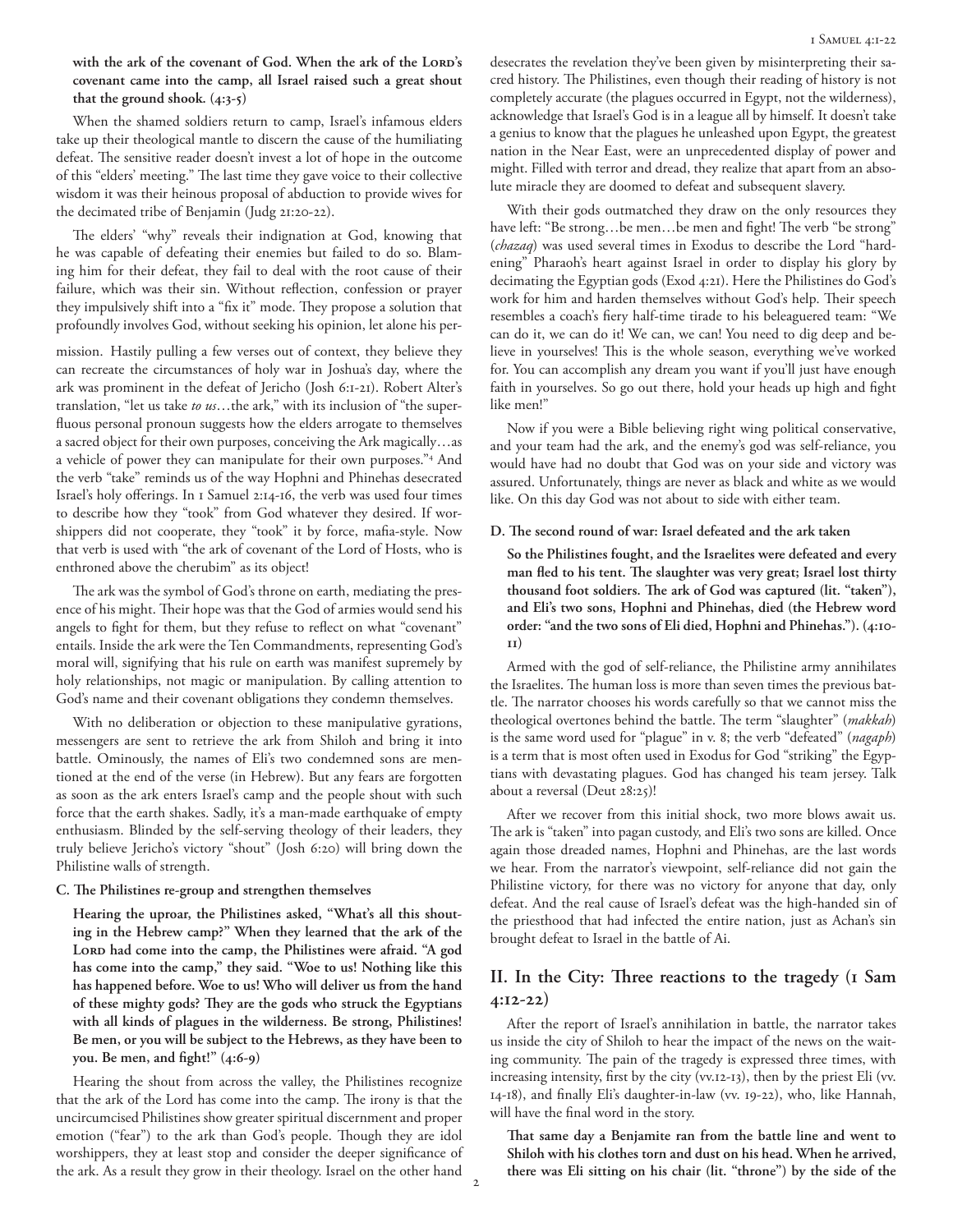When the Unthinkable Happens!

**road, watching, because his heart feared for the ark of God. When the man entered the town and told what had happened, the whole town sent up a cry. Eli heard the outcry and asked, "What is the meaning of this uproar?" The man hurried over to Eli, who was ninety–eight years old and whose eyes had failed so that he could not see. He told Eli, "I have just come from the battle line; I fled from it this very day." Eli asked, "What happened, my son?" The one who brought the news replied, "Israel fled before the Philistines, and the army has suffered heavy losses. Also your two sons, Hophni and Phinehas, are dead, and the ark of God has been captured." When he mentioned the ark of God, Eli fell backward off his chair by the side of the gate. His neck was broken and he died, for he was an old man, and he was heavy. He had led (lit. "judged") Israel forty years. (4:12-18)**

## **A. The city cries out (vv. 12-13)**

As the city waits anxiously for the news, an unnamed man from Benjamin appears on the horizon, running toward the city. His torn clothes and disheveled appearance tell the whole story: he is a shell-shocked soldier, one of only a few to survive the massacre. As he enters the city this bearer of bad news comes face to face with the last person he wants to see, Eli, the father of Hophni and Phinehas. Having the responsibility of telling a parent that his son or daughter has been tragically killed is a grievous task. Seeing the anxiety written all over this Eli's face, the soldier can't bring himself to speak the truth; he runs past the priest into the city. Once he is inside the news spreads like wildfire and the townspeople let out a painful, blood-curling cry.

## **B. Eli falls backward to his death (vv. 14-18)**

The ominous cry from the city captures Eli's attention and he seeks to know its significance. There is now no possibility of the soldier from Benjamin putting off his dreadful task any longer. Yet the narrator manages to postpone Eli's reaction one last time, giving the reader pause, with two more details about the priest: Eli is old, really old, and blind. This last detail tells us how the runner from the battle was able to avoid his encounter with the priest, but on a deeper level, it speaks volumes about Eli's spiritual condition. Despite four decades as Israel's spiritual leader, he ends his lengthy career spiritually blind.

Desiring to shield the fragile priest from the shock of swallowing his poison in one gulp, the man nervously stumbles over his words, disclosing as little as possible. Alter translates it as, *"I am the one who has come from the lines, I from the lines fled today"* (v. 16). With so little information, Eli has to probe further to find out what he does not want to hear: "What happened, *my son?"* "The report now moves from a general description of defeat, to the admission of a rout, to the death of Eli's two sons, and, finally, to what is assumed to be the worst catastrophe, the capture of the Ark."5 As Fokkelman writes, "Step by step the man takes Eli into the abyss."6

 Eli's response to the report of the ark's capture is "theatrically stunning" (Bodner). The mention of the ark sends a shock wave through his body, which, being of considerable weight (*kavod* - "weight," "glory"), catapults him backwards with such velocity that it breaks his neck. It is a gruesome scene.

The narrator's concluding word on Eli's reign of forty years is significant. It seals the story of his life with the gruesome image of death. With Eli, death is the last word. You might think it cruel of the narrator to draw out the shameful spectacle for so long. Eli is old, frail, and on the verge of collapse, yet he is forced into the role of a blind investigator to search out the truth. In so doing he will be unmasking his worst fears which, once exposed, will kill him. If that is not bad enough, our final memory of Israel's high priest are the two images of his blindness and obesity. After all, who makes fun of a blind or an obese man, especially at his funeral?

The reason is to teach us that these two things are related. Eli was blind because he was obese. His life is a testimony to the terrible price of sensuality. Sometime during his priesthood he began feeding off the fruits of the sins of his sons, and the taste was sweet. Like Isaac, who loved Esau "for the game in his mouth," so Eli's loved his boys because they fed his sensual appetites. To perpetuate such luxuries he therefore had to turn a blind eye to their sins, which meant abdicating his oversight of all that went on in Shiloh. He became a perfunctory priest and a blind guide. This explains why, when the most sacred communion between Hannah and the Lord took place in front of him, he could not see it or appreciate it. Instead he accused Hannah of being a lifetime drunk. Sensuality blinds us to the glorious visitations of God that happen all around us among the poor and the humble. On the other hand, "Blessed are the pure in heart, for they shall see God" (Matt 5:8).

With their father abdicating his responsibilities the sons become more daring, aggressive and violent, preying not only the worshippers but also upon the sexual purity of the young virgins. Yet Eli persists in his denial and so loses the capacity to feel the damning horror of sin. Eventually his blindness removes him so far from reality he has to discover the dark truth about his boys by reading their sordid stories in the tabloids. When the whole world is talking about your family, you can't stay in denial, you have to say something. So Eli calls a press conference to condemn the sin of his boys, but when his massive body has to be rolled out to the podium on a cart, his words have no weight. You can only hide your sensuality for so long.

Eventually the sins of the sons caused all Israel to despise religion. The Lord was losing access to the people he loved. With his patience stretched beyond the breaking point he was forced to pronounce an oracle of irrevocable destruction. But Eli continues performing his religious duties as if God had said nothing. Sin can so immobilize us that not even the threat of hell can stir us. The world is about to be dismantled, yet the alcoholic asks for another drink. It is not until the day when Israel goes to battle and the body count is unbearable that a blind Eli finally begins to see the horror of what he has done. If it was the phony theology of the elders that got a lot of people killed, Eli bears the ultimate responsibility. He forsook his office of teaching the Torah to the people. You can't place the ultimate blame for the deplorable morality of our nation on the politicians; you must lay it at the feet of the pastors.

The moment before Eli dies, the blind priest is allowed to see his legacy in full color: a decimated nation, two dead sons, and God's holy throne held hostage. But there are no goodbye speeches or last words by Israel's pope. The only sound we hear is a thunderous crash as he falls *backwards* off his throne. Fokkelman captures the divine justice of the scene:

Hannah had spoken in her poem (2:18) how the poor could "sit on a seat of honor" (*kavod*). But here Eli's *kavod* ironically is not honor, but weight. Being gloriously fat, he falls off his throne, backwards and dies! Because of his vast weight (stealing God's glory) he is being made light of (*qalal*).7

May the tombstone of this fallen priest forever frighten us with the terrible cost of compromise.

#### **C. Eli's daughter-in-law gives voice to the true theology**

**His daughter–in–law, the wife of Phinehas, was pregnant and near the time of delivery. When she heard the news that the ark of God had been captured and that her father–in–law and her husband were dead, she went into labor and gave birth, but was overcome by her labor pains. As she was dying, the women attending her said, "Don't despair; you have given birth to a son." But she did not respond or pay any attention. She named the boy Ichabod, saying, "The Glory has departed from Israel"—because of the capture of the ark of God and the deaths of her father–in–law and her hus-**